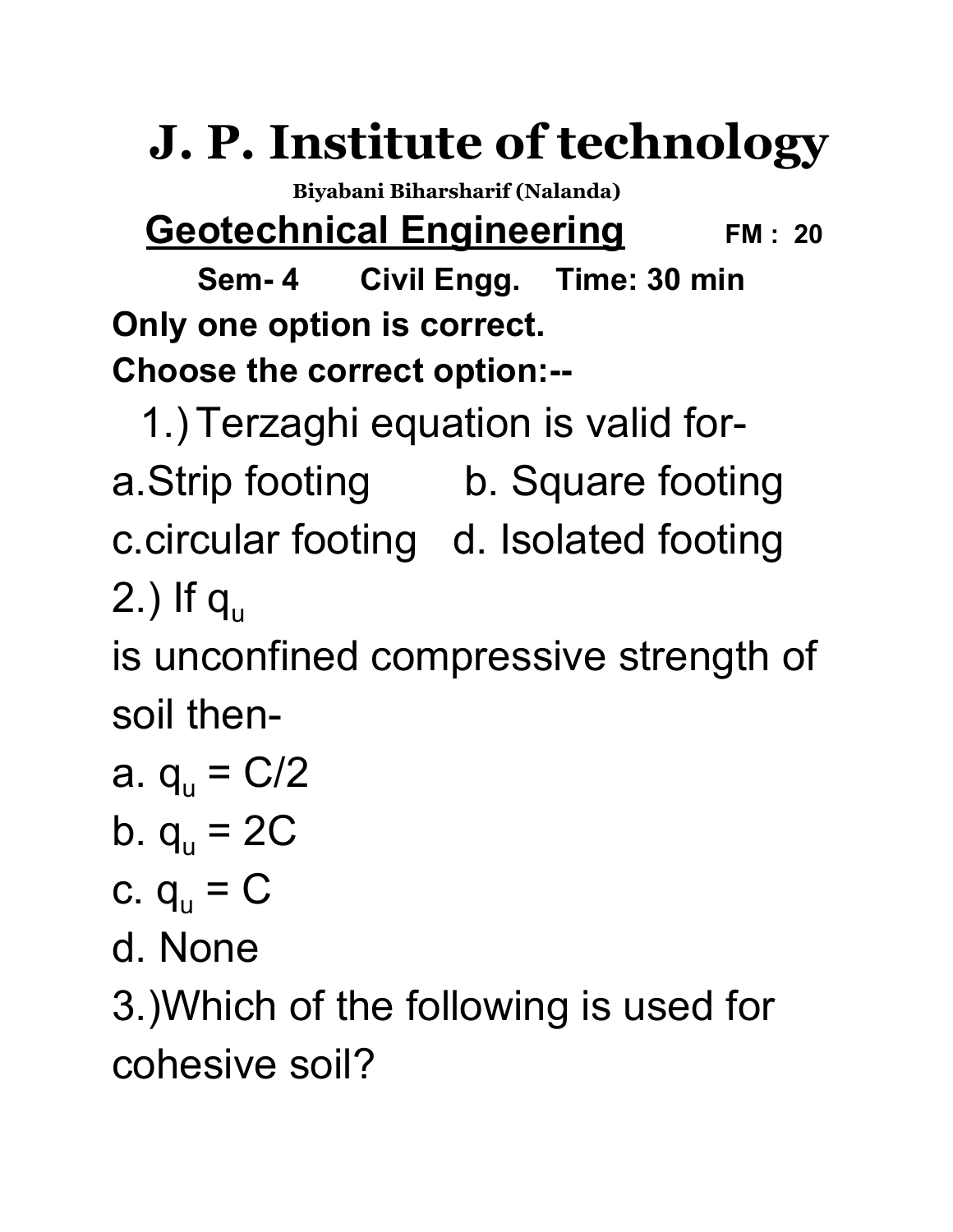```
a. Triaxial test
```
- b. Direct shear test
- c. Unconfined compression test
- d. Vane shear test
- 4.) Sand is an example of-
- a.  $\phi$  -soil b. C-soil c. C-¢ soil d. None  $5.$ ) n = a. Vv/Vs b. Vs/Vv c.Vv/(Vv+Vs) d. None
- 6.) If V=discharge velocity & Vs

=seepage velocity then-

| a. $V/V_s$   | b. $V=V_s$     |
|--------------|----------------|
| c. $V > V_s$ | d. $V \le V_s$ |

7.)Choose the correct relation-

a. 
$$
Y_d = Y(1+w)
$$

b. 
$$
Y_d = Y/(1+w)
$$

$$
c. \quad ew = GS
$$

d.  $e = n/(n-1)$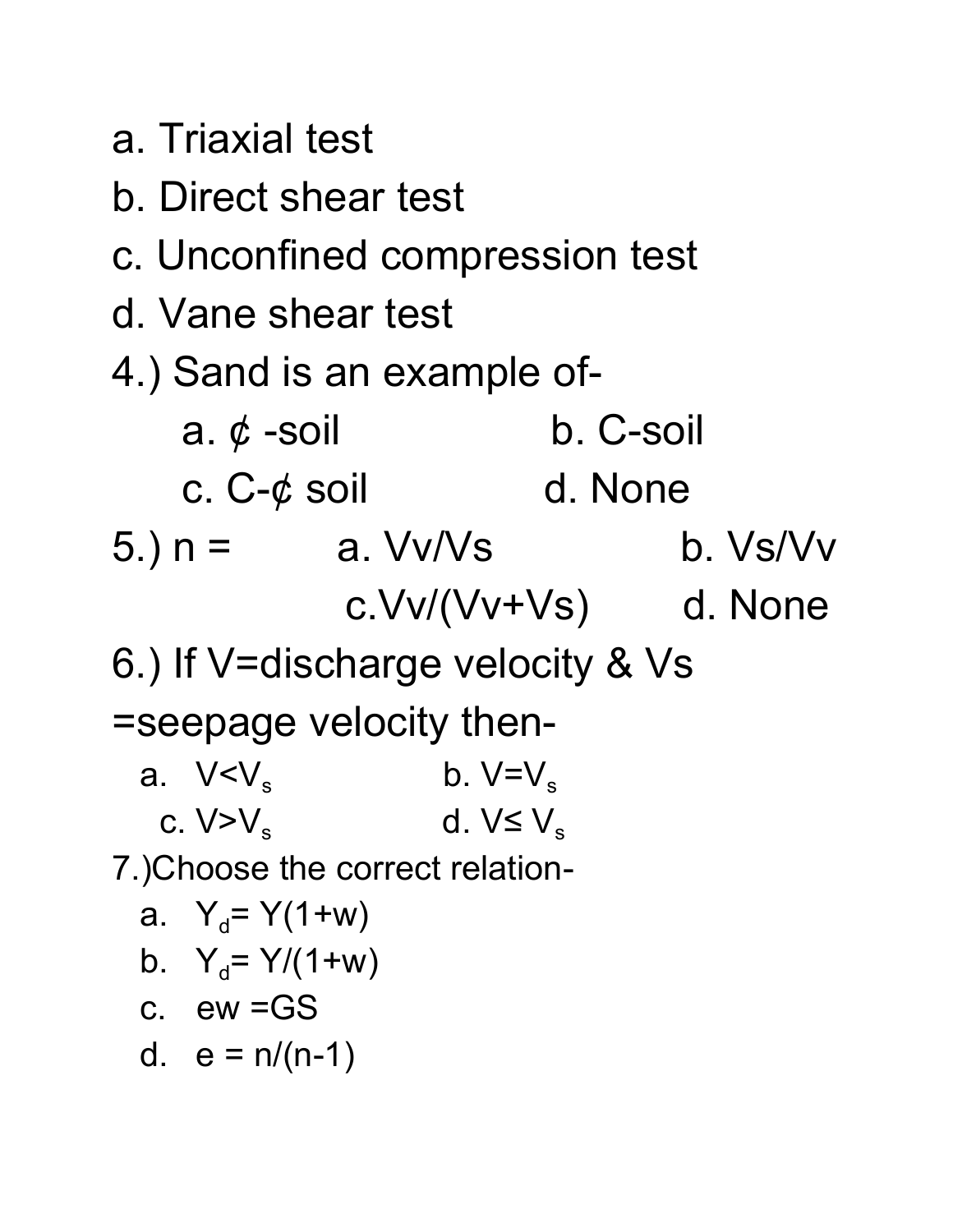8.) For a soil,  $e= 1$ , then porosity =

a. 100% b. 50%

c. 33.33% d. 20.8%

9.) Phreatic line is-

- a. Top most flow line
- b. Bottom most flow line
- c. Parallel to equipotential line
- d. Orthogonal to flow line
- 10.) As per falling head test, K=
	- a. 2.303LA/at.Log $(h_1/h_2)$
	- b.  $2.303$ La/At.Log(h<sub>2</sub>/h<sub>1</sub>)
	- c.  $2.303$ La/At.Log(h<sub>1</sub>/h<sub>2</sub>)
	- d. None
- 11.) Pycnometer is used to determine
	- a. Sp. Gravity
	- b. water content
	- c. Dry unit weight
	- d. Both (a) & (b)
- 12.) Correct permeability order is
	- a. Gravel>sand>clay>silt
	- b. Gravel>sand>silt>clay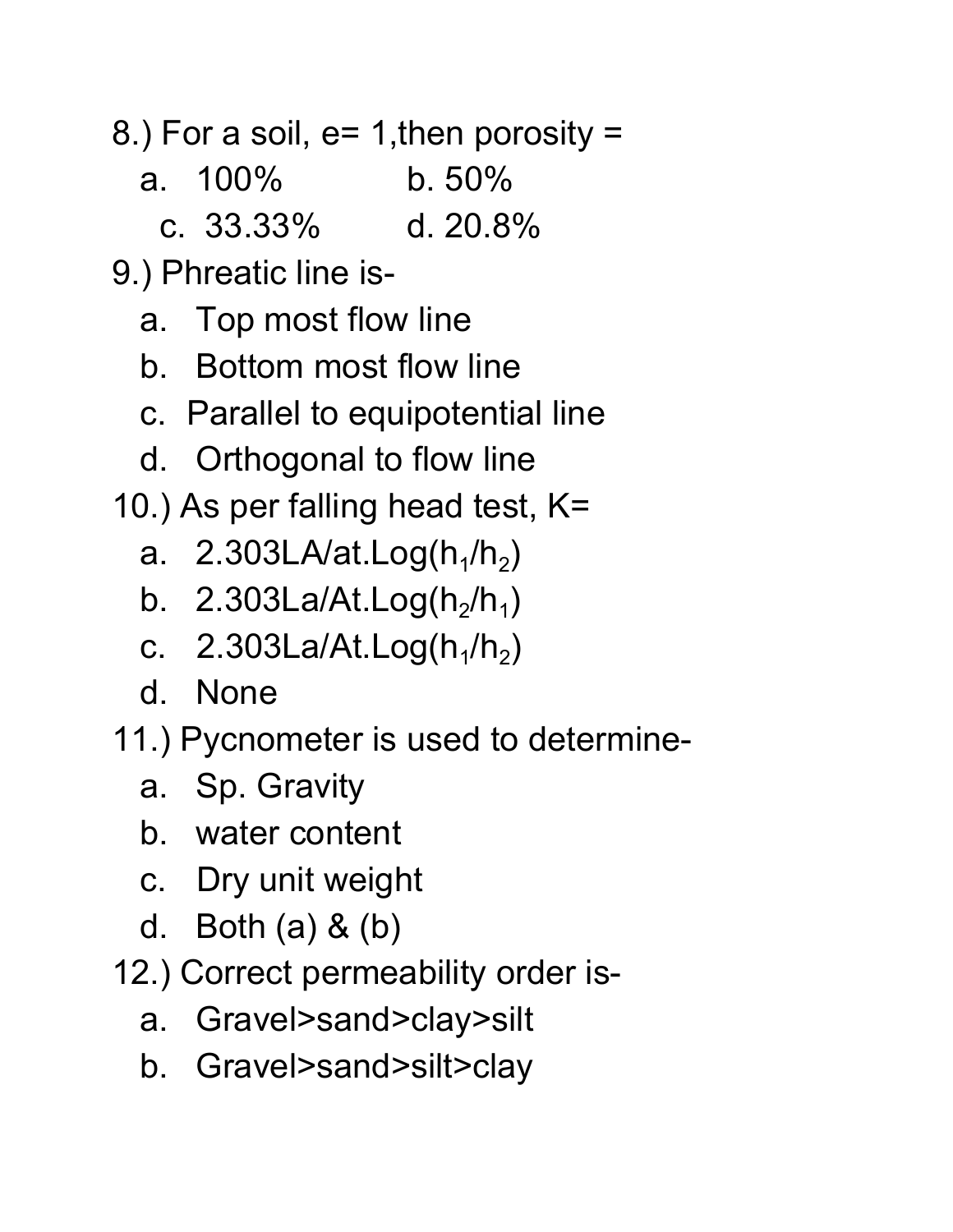- c. Gravel>silt>sand>clay
- d. Gravel>silt>clay>sand

13.) Atterberg limits are-

- a. Degree of saturation
- b. Volume of soil mass
- c. Air content
- d. Water content
- 14.) Bulk unit weight of soil is determined by
	- a. Core cutter method
	- b. Pycnometer
	- c. Sand replacement method
	- d. Both (a) & (c)

15.) Which one is correct?

$$
a. I_p = w_p - w_L
$$

b. 
$$
K_p = K/n
$$

c. 
$$
Y_d = GY_w/(1-e)
$$

d. All

16.) If dry density of a soil is 1.72 gm/cc. It's dry unit weight will be-

- a. 16.87 KN/m<sup>3</sup>
- b.  $17.84$  KN/m<sup>3</sup>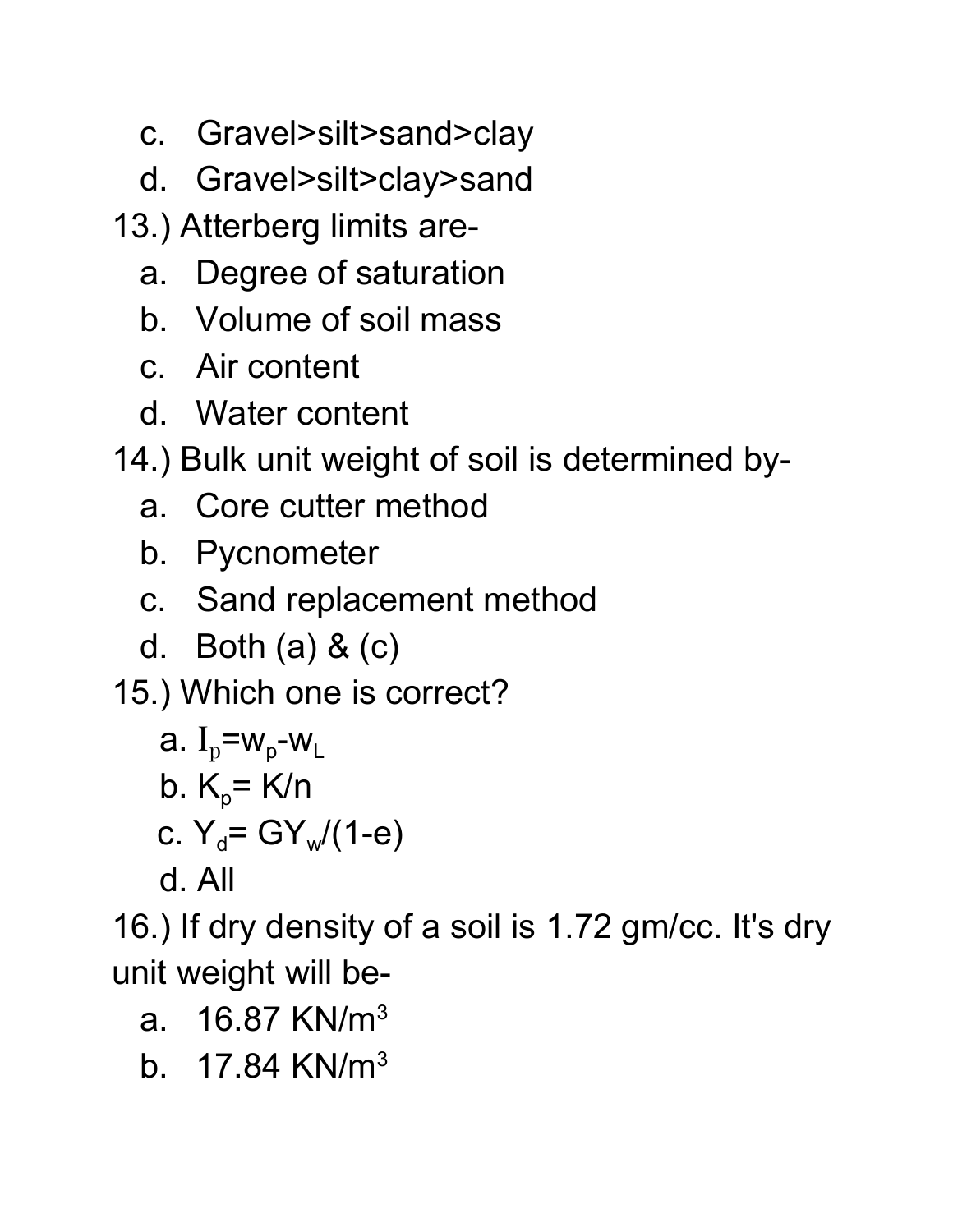c.  $18.48$  KN/m<sup>3</sup>

d. None

17.) Choose the correct statement-

- a. Water content can not be more than 100%.
- b. Degree of saturation can not be more than 100%.
- c. Both (a) & (b)
- d. None

18.) For cohesive soil,slope of failure envelope will be-

- a. More than 45°
- b. Less than 45°
- c. Zero
- d. Can't be determined
- 19.) Which one has no unit?
	- a. Permeability
	- b. Void ratio
	- c. Unite weight
	- d. Bearing capacity